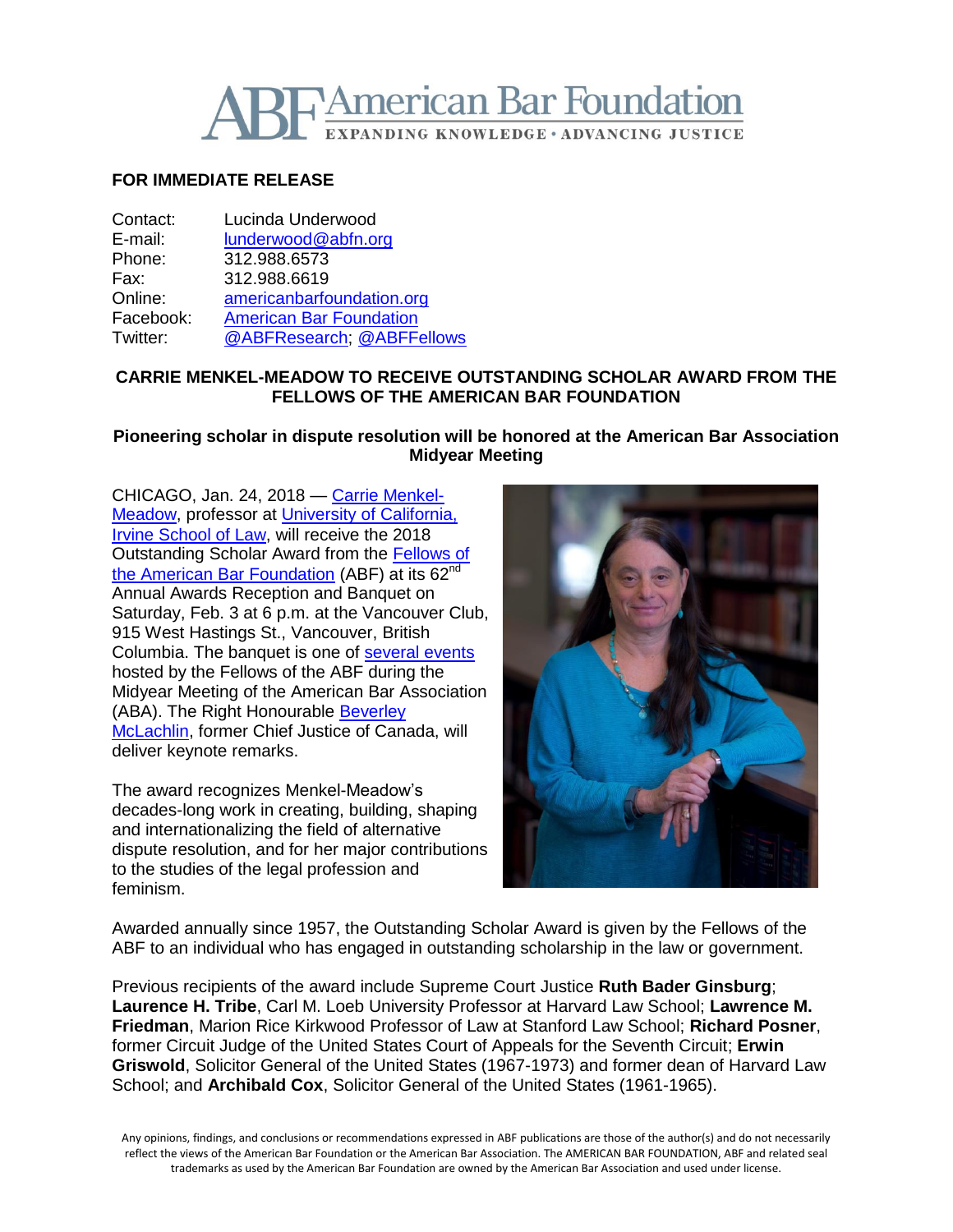

"I am deeply honored to be recognized by an institution I love and respect, the American Bar Foundation, for its own path-breaking empirical work on law and legal institutions and to be nominated by one's own research peers — there is nothing better than that in our work as legal academics," said Menkel-Meadow.

"It is a true honor for all of us at the ABF – our faculty, staff, board of directors, and especially our honorary Fellows – to bestow this award upon Professor Carrie Menkel-Meadow," said Ajay [Mehrotra,](http://www.americanbarfoundation.org/faculty/profile/46) executive director and research professor at the ABF, and professor of law and history at Northwestern University.

"She has not only been a pioneer in the type of empirical and interdisciplinary research that is the hallmark of the ABF, she has also been an institutional leader in shaping socio-legal scholarship, particularly in the field of dispute resolution."

## **ABOUT CARRIE MENKEL-MEADOW**

A founder of the dispute resolution field, Menkel-Meadow is an international expert in alternative dispute resolution, international dispute resolution, the legal profession, legal ethics, clinical legal education, feminist legal theory, and women in the legal profession. Her scholarship includes more than 15 books and 150 articles in these areas. She is the author of *Mediation and Its Applications for Good Decision Making and Dispute Resolution* (2016); *Dispute Resolution: Beyond the Adversarial Model* (2nd ed. 2011); *Negotiation: Processes for Problem Solving* (2nd ed. 2014); *Mediation: Theory, Policy & Practice* (2nd ed. 2013); and *Dispute Processing & Conflict Resolution* (2003). She has also been a co-editor of the *[Journal of Legal Education](https://jle.aals.org/home/about.html)*, and the *[International Journal of Law in Context](https://www.cambridge.org/core/journals/international-journal-of-law-in-context)*. In 2012, she published a three-volume set of edited books on *Complex Dispute Resolution*, including *Foundational Processes*, *Multi-Party Processes*, and *International Dispute Resolution.*

In 2011, Menkel-Meadow received the first-ever Award for [Outstanding Scholarly Work](https://www.americanbar.org/content/dam/aba/migrated/dispute/docs/abadr_awardforoutstandingwork_2011.authcheckdam.pdf) presented by the American Bar Association's Dispute Resolution section. As a Fulbright Scholar in 2007, Prof. Menkel-Meadow taught and conducted research in Chile, Argentina, and China. She has won the Center for Public Resources' First Prize for Scholarship in Alternative Dispute Resolution three times (1983, 1990, and 1998.)

Menkel-Meadow joined UCI Law in 2008 as a member of its founding faculty. She is also the A.B. Chettle, Jr. Professor of Dispute Resolution and Civil Procedure Emerita at Georgetown University Law Center, and director of the Georgetown-Hewlett Program in Conflict Resolution and Legal Problem Solving.

Menkel-Meadow sits on numerous boards of public interest organizations and the editorial boards of journals in dispute resolution, law and social science and feminism. She has chaired the AALS Sections on Law and Social Science, Alternative Dispute Resolution, and Women in Legal Education, and has been on the Executive Committee of the Section on Clinical Education. She is a member of the [American Law Institute](https://www.ali.org/) and an elected member of the [Academy of Civil Trial Mediators.](http://www.acctm.org/) She served for ten years on the board of directors of the ABF and is currently a member of the board of the [International Institute for Conflict Prevention &](https://www.cpradr.org/) [Resolution \(CPR\).](https://www.cpradr.org/)

Any opinions, findings, and conclusions or recommendations expressed in ABF publications are those of the author(s) and do not necessarily reflect the views of the American Bar Foundation or the American Bar Association. The AMERICAN BAR FOUNDATION, ABF and related seal trademarks as used by the American Bar Foundation are owned by the American Bar Association and used under license.